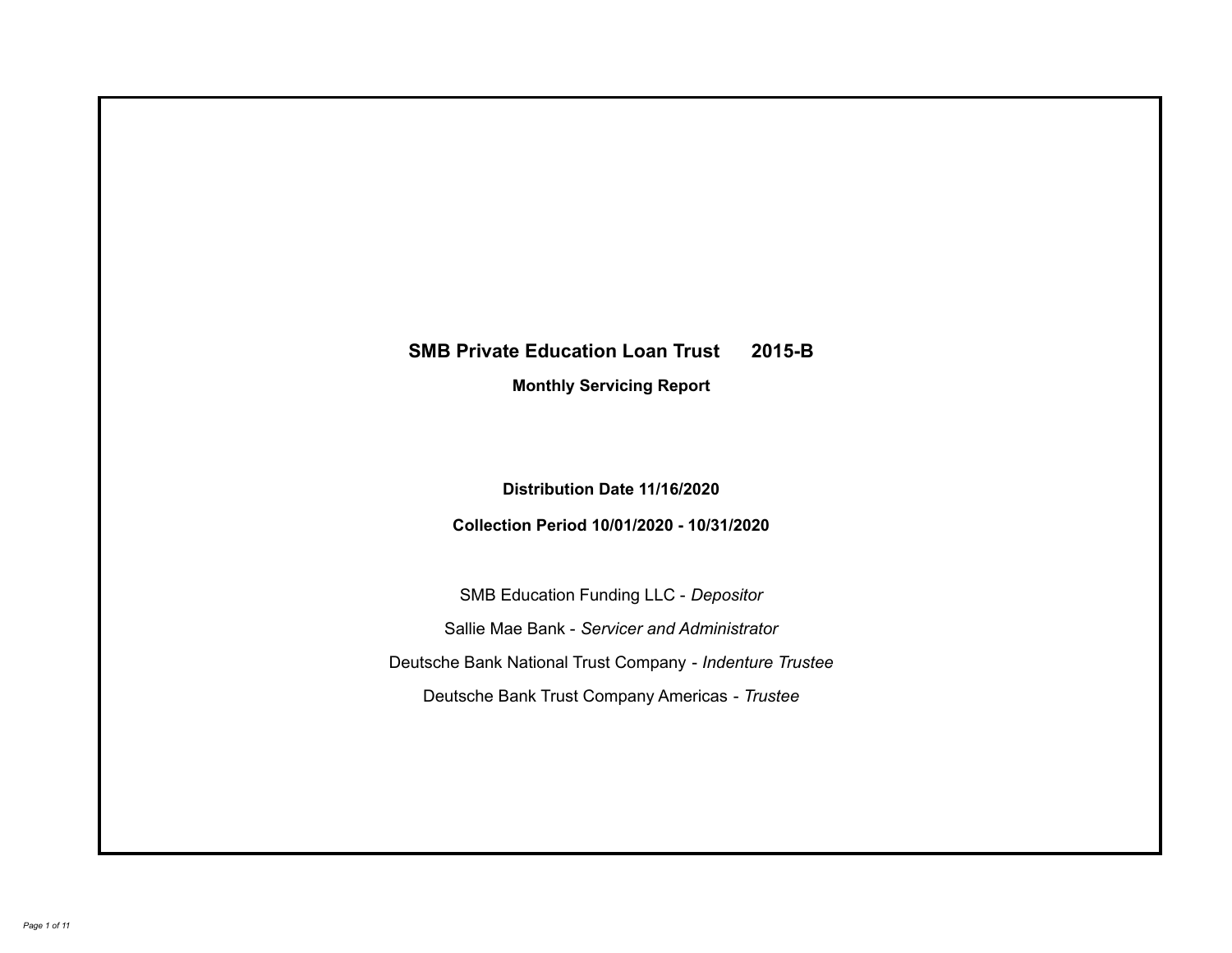A

| Α           | <b>Student Loan Portfolio Characteristics</b> |                                                 | <b>Settlement Date</b><br>07/30/2015 | 09/30/2020            | 10/31/2020            |
|-------------|-----------------------------------------------|-------------------------------------------------|--------------------------------------|-----------------------|-----------------------|
|             | <b>Principal Balance</b>                      |                                                 | \$700,964,388.29                     | \$305,782,670.89      | \$300,562,368.03      |
|             | Interest to be Capitalized Balance            |                                                 | 42,430,107.89                        | 10,784,061.86         | 10,629,916.35         |
|             | Pool Balance                                  |                                                 | \$743,394,496.18                     | \$316,566,732.75      | \$311,192,284.38      |
|             | Weighted Average Coupon (WAC)                 |                                                 |                                      |                       |                       |
|             |                                               | WAC1 (Contractual Interest Rate on the Loan)    | 8.20%                                | 8.52%                 | 8.53%                 |
|             |                                               | WAC2 (Average of Applicable Interest Rate)      | 8.18%                                | 7.83%                 | 7.83%                 |
|             |                                               | WAC3 (Average of Actual Interest Rate)          | 8.13%                                | 7.75%                 | 7.75%                 |
|             | Weighted Average Remaining Term               |                                                 | 128.84                               | 123.66                | 124.09                |
|             | Number of Loans                               |                                                 | 63,899                               | 28,511                | 28,012                |
|             | Number of Borrowers<br>Pool Factor            |                                                 | 43,918                               | 19,826<br>0.425839489 | 19,486<br>0.418609885 |
|             |                                               | Since Issued Total Constant Prepayment Rate (1) |                                      | 8.84%                 | 8.79%                 |
|             |                                               |                                                 |                                      |                       |                       |
| В           | <b>Debt Securities</b>                        | Cusip/Isin                                      | 10/15/2020                           |                       | 11/16/2020            |
|             | A <sub>2</sub> A                              | 78448QAB4                                       | \$52,150,953.49                      |                       | \$49,589,514.27       |
|             | A <sub>2</sub> B                              | 78448QAC2                                       | \$24,445,759.43                      |                       | \$23,245,084.80       |
|             | A <sub>3</sub>                                | 78448QAD0                                       | \$75,000,000.00                      |                       | \$75,000,000.00       |
|             | B                                             | 78448QAE8                                       | \$70,000,000.00                      |                       | \$70,000,000.00       |
|             | $\mathsf C$                                   | 78448QAF5                                       | \$50,000,000.00                      |                       | \$50,000,000.00       |
| $\mathsf C$ |                                               |                                                 |                                      |                       |                       |
|             | <b>Certificates</b>                           | <b>Cusip/Isin</b>                               | 10/15/2020                           |                       | 11/16/2020            |
|             | Residual                                      | 78448Q108                                       | \$100,000.00                         |                       | \$100,000.00          |
|             |                                               |                                                 |                                      |                       |                       |
| D           | <b>Account Balances</b>                       |                                                 | 10/15/2020                           |                       | 11/16/2020            |
|             | Reserve Account Balance                       |                                                 | \$1,896,081.00                       |                       | \$1,896,081.00        |
|             |                                               |                                                 |                                      |                       |                       |
| E.          | <b>Asset / Liability</b>                      |                                                 | 10/15/2020                           |                       | 11/16/2020            |
|             | Overcollateralization Percentage              |                                                 | 14.21%                               |                       | 13.93%                |
|             | Specified Overcollateralization Amount        |                                                 | \$94,970,019.83                      |                       | \$93,357,685.31       |
|             | Actual Overcollateralization Amount           |                                                 | \$44,970,019.83                      |                       | \$43,357,685.31       |

(1) Since Issued Total CPR calculations found in monthly servicing reports issued on or prior to September 15, 2015 originally included loans that were removed from the pool by the sponsor because they .<br>became ineligible for the pool between the cut-off date and settlement date. On October 5, 2015, Since Issued Total CPR calculations were revised to exclude these loans and all prior monthly servicing reports were restated. For additional information, see 'Since Issued CPR Methodology' found on page 11 of this report.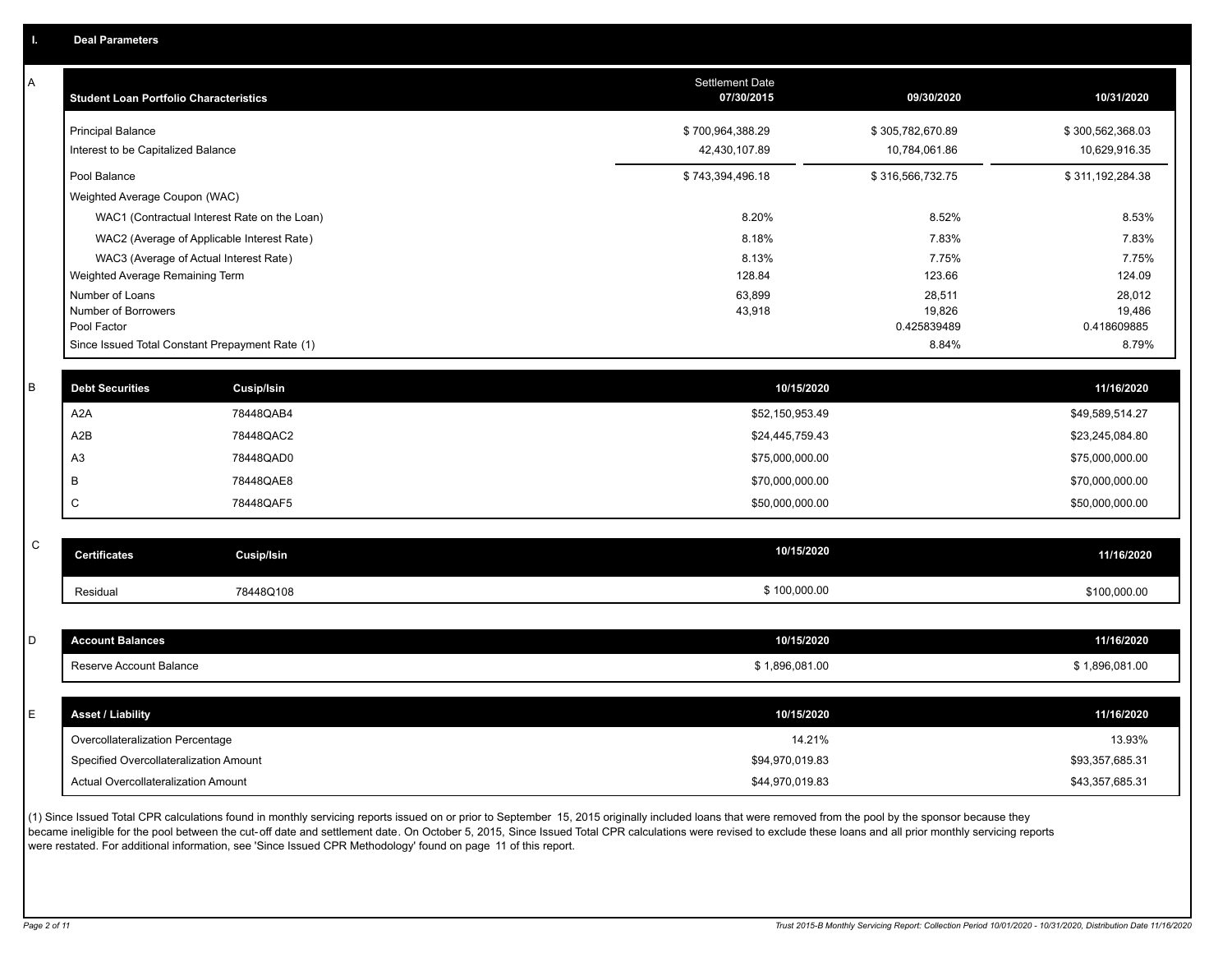## **II. 2015-B Trust Activity 10/01/2020 through 10/31/2020**

| <b>Borrower Principal</b><br>5,269,878.57<br>0.00<br><b>Consolidation Activity Principal</b><br>0.00<br>Seller Principal Reimbursement<br>Servicer Principal Reimbursement<br>0.00<br>0.00<br>Delinquent Principal Purchases by Servicer<br><b>Other Principal Deposits</b><br>40,744.38<br>\$5,310,622.95<br><b>Total Principal Receipts</b><br>B<br><b>Student Loan Interest Receipts</b><br>1,609,508.65<br>Borrower Interest<br>0.00<br><b>Consolidation Activity Interest</b><br>0.00<br>Seller Interest Reimbursement<br>Servicer Interest Reimbursement<br>0.00<br>0.00<br>Delinquent Interest Purchases by Servicer<br>1,596.10<br><b>Other Interest Deposits</b><br>\$1,611,104.75<br><b>Total Interest Receipts</b><br>С<br><b>Recoveries on Realized Losses</b><br>\$101,325.23<br>\$141.82<br>D<br><b>Investment Income</b><br>Е<br><b>Funds Borrowed from Next Collection Period</b><br>\$0.00<br>F<br><b>Funds Repaid from Prior Collection Period</b><br>\$0.00<br>G<br>\$0.00<br><b>Loan Sale or Purchase Proceeds</b><br>\$0.00<br>н<br>Initial Deposits to Distribution Account<br><b>Excess Transferred from Other Accounts</b><br>\$0.00<br><b>Borrower Benefit Reimbursements</b><br>\$0.00<br>J<br>Κ<br><b>Other Deposits</b><br>\$0.00<br>L<br><b>Other Fees Collected</b><br>\$0.00<br>М<br><b>AVAILABLE FUNDS</b><br>\$7,023,194.75<br>N<br>Non-Cash Principal Activity During Collection Period<br>\$90,320.09<br>Aggregate Purchased Amounts by the Depositor, Servicer or Seller<br>O<br>\$42,340.48<br>P<br>\$0.00<br>Aggregate Loan Substitutions | Α | <b>Student Loan Principal Receipts</b> |  |
|---------------------------------------------------------------------------------------------------------------------------------------------------------------------------------------------------------------------------------------------------------------------------------------------------------------------------------------------------------------------------------------------------------------------------------------------------------------------------------------------------------------------------------------------------------------------------------------------------------------------------------------------------------------------------------------------------------------------------------------------------------------------------------------------------------------------------------------------------------------------------------------------------------------------------------------------------------------------------------------------------------------------------------------------------------------------------------------------------------------------------------------------------------------------------------------------------------------------------------------------------------------------------------------------------------------------------------------------------------------------------------------------------------------------------------------------------------------------------------------------------------------------------------------------------------------------------------|---|----------------------------------------|--|
|                                                                                                                                                                                                                                                                                                                                                                                                                                                                                                                                                                                                                                                                                                                                                                                                                                                                                                                                                                                                                                                                                                                                                                                                                                                                                                                                                                                                                                                                                                                                                                                 |   |                                        |  |
|                                                                                                                                                                                                                                                                                                                                                                                                                                                                                                                                                                                                                                                                                                                                                                                                                                                                                                                                                                                                                                                                                                                                                                                                                                                                                                                                                                                                                                                                                                                                                                                 |   |                                        |  |
|                                                                                                                                                                                                                                                                                                                                                                                                                                                                                                                                                                                                                                                                                                                                                                                                                                                                                                                                                                                                                                                                                                                                                                                                                                                                                                                                                                                                                                                                                                                                                                                 |   |                                        |  |
|                                                                                                                                                                                                                                                                                                                                                                                                                                                                                                                                                                                                                                                                                                                                                                                                                                                                                                                                                                                                                                                                                                                                                                                                                                                                                                                                                                                                                                                                                                                                                                                 |   |                                        |  |
|                                                                                                                                                                                                                                                                                                                                                                                                                                                                                                                                                                                                                                                                                                                                                                                                                                                                                                                                                                                                                                                                                                                                                                                                                                                                                                                                                                                                                                                                                                                                                                                 |   |                                        |  |
|                                                                                                                                                                                                                                                                                                                                                                                                                                                                                                                                                                                                                                                                                                                                                                                                                                                                                                                                                                                                                                                                                                                                                                                                                                                                                                                                                                                                                                                                                                                                                                                 |   |                                        |  |
|                                                                                                                                                                                                                                                                                                                                                                                                                                                                                                                                                                                                                                                                                                                                                                                                                                                                                                                                                                                                                                                                                                                                                                                                                                                                                                                                                                                                                                                                                                                                                                                 |   |                                        |  |
|                                                                                                                                                                                                                                                                                                                                                                                                                                                                                                                                                                                                                                                                                                                                                                                                                                                                                                                                                                                                                                                                                                                                                                                                                                                                                                                                                                                                                                                                                                                                                                                 |   |                                        |  |
|                                                                                                                                                                                                                                                                                                                                                                                                                                                                                                                                                                                                                                                                                                                                                                                                                                                                                                                                                                                                                                                                                                                                                                                                                                                                                                                                                                                                                                                                                                                                                                                 |   |                                        |  |
|                                                                                                                                                                                                                                                                                                                                                                                                                                                                                                                                                                                                                                                                                                                                                                                                                                                                                                                                                                                                                                                                                                                                                                                                                                                                                                                                                                                                                                                                                                                                                                                 |   |                                        |  |
|                                                                                                                                                                                                                                                                                                                                                                                                                                                                                                                                                                                                                                                                                                                                                                                                                                                                                                                                                                                                                                                                                                                                                                                                                                                                                                                                                                                                                                                                                                                                                                                 |   |                                        |  |
|                                                                                                                                                                                                                                                                                                                                                                                                                                                                                                                                                                                                                                                                                                                                                                                                                                                                                                                                                                                                                                                                                                                                                                                                                                                                                                                                                                                                                                                                                                                                                                                 |   |                                        |  |
|                                                                                                                                                                                                                                                                                                                                                                                                                                                                                                                                                                                                                                                                                                                                                                                                                                                                                                                                                                                                                                                                                                                                                                                                                                                                                                                                                                                                                                                                                                                                                                                 |   |                                        |  |
|                                                                                                                                                                                                                                                                                                                                                                                                                                                                                                                                                                                                                                                                                                                                                                                                                                                                                                                                                                                                                                                                                                                                                                                                                                                                                                                                                                                                                                                                                                                                                                                 |   |                                        |  |
|                                                                                                                                                                                                                                                                                                                                                                                                                                                                                                                                                                                                                                                                                                                                                                                                                                                                                                                                                                                                                                                                                                                                                                                                                                                                                                                                                                                                                                                                                                                                                                                 |   |                                        |  |
|                                                                                                                                                                                                                                                                                                                                                                                                                                                                                                                                                                                                                                                                                                                                                                                                                                                                                                                                                                                                                                                                                                                                                                                                                                                                                                                                                                                                                                                                                                                                                                                 |   |                                        |  |
|                                                                                                                                                                                                                                                                                                                                                                                                                                                                                                                                                                                                                                                                                                                                                                                                                                                                                                                                                                                                                                                                                                                                                                                                                                                                                                                                                                                                                                                                                                                                                                                 |   |                                        |  |
|                                                                                                                                                                                                                                                                                                                                                                                                                                                                                                                                                                                                                                                                                                                                                                                                                                                                                                                                                                                                                                                                                                                                                                                                                                                                                                                                                                                                                                                                                                                                                                                 |   |                                        |  |
|                                                                                                                                                                                                                                                                                                                                                                                                                                                                                                                                                                                                                                                                                                                                                                                                                                                                                                                                                                                                                                                                                                                                                                                                                                                                                                                                                                                                                                                                                                                                                                                 |   |                                        |  |
|                                                                                                                                                                                                                                                                                                                                                                                                                                                                                                                                                                                                                                                                                                                                                                                                                                                                                                                                                                                                                                                                                                                                                                                                                                                                                                                                                                                                                                                                                                                                                                                 |   |                                        |  |
|                                                                                                                                                                                                                                                                                                                                                                                                                                                                                                                                                                                                                                                                                                                                                                                                                                                                                                                                                                                                                                                                                                                                                                                                                                                                                                                                                                                                                                                                                                                                                                                 |   |                                        |  |
|                                                                                                                                                                                                                                                                                                                                                                                                                                                                                                                                                                                                                                                                                                                                                                                                                                                                                                                                                                                                                                                                                                                                                                                                                                                                                                                                                                                                                                                                                                                                                                                 |   |                                        |  |
|                                                                                                                                                                                                                                                                                                                                                                                                                                                                                                                                                                                                                                                                                                                                                                                                                                                                                                                                                                                                                                                                                                                                                                                                                                                                                                                                                                                                                                                                                                                                                                                 |   |                                        |  |
|                                                                                                                                                                                                                                                                                                                                                                                                                                                                                                                                                                                                                                                                                                                                                                                                                                                                                                                                                                                                                                                                                                                                                                                                                                                                                                                                                                                                                                                                                                                                                                                 |   |                                        |  |
|                                                                                                                                                                                                                                                                                                                                                                                                                                                                                                                                                                                                                                                                                                                                                                                                                                                                                                                                                                                                                                                                                                                                                                                                                                                                                                                                                                                                                                                                                                                                                                                 |   |                                        |  |
|                                                                                                                                                                                                                                                                                                                                                                                                                                                                                                                                                                                                                                                                                                                                                                                                                                                                                                                                                                                                                                                                                                                                                                                                                                                                                                                                                                                                                                                                                                                                                                                 |   |                                        |  |
|                                                                                                                                                                                                                                                                                                                                                                                                                                                                                                                                                                                                                                                                                                                                                                                                                                                                                                                                                                                                                                                                                                                                                                                                                                                                                                                                                                                                                                                                                                                                                                                 |   |                                        |  |
|                                                                                                                                                                                                                                                                                                                                                                                                                                                                                                                                                                                                                                                                                                                                                                                                                                                                                                                                                                                                                                                                                                                                                                                                                                                                                                                                                                                                                                                                                                                                                                                 |   |                                        |  |
|                                                                                                                                                                                                                                                                                                                                                                                                                                                                                                                                                                                                                                                                                                                                                                                                                                                                                                                                                                                                                                                                                                                                                                                                                                                                                                                                                                                                                                                                                                                                                                                 |   |                                        |  |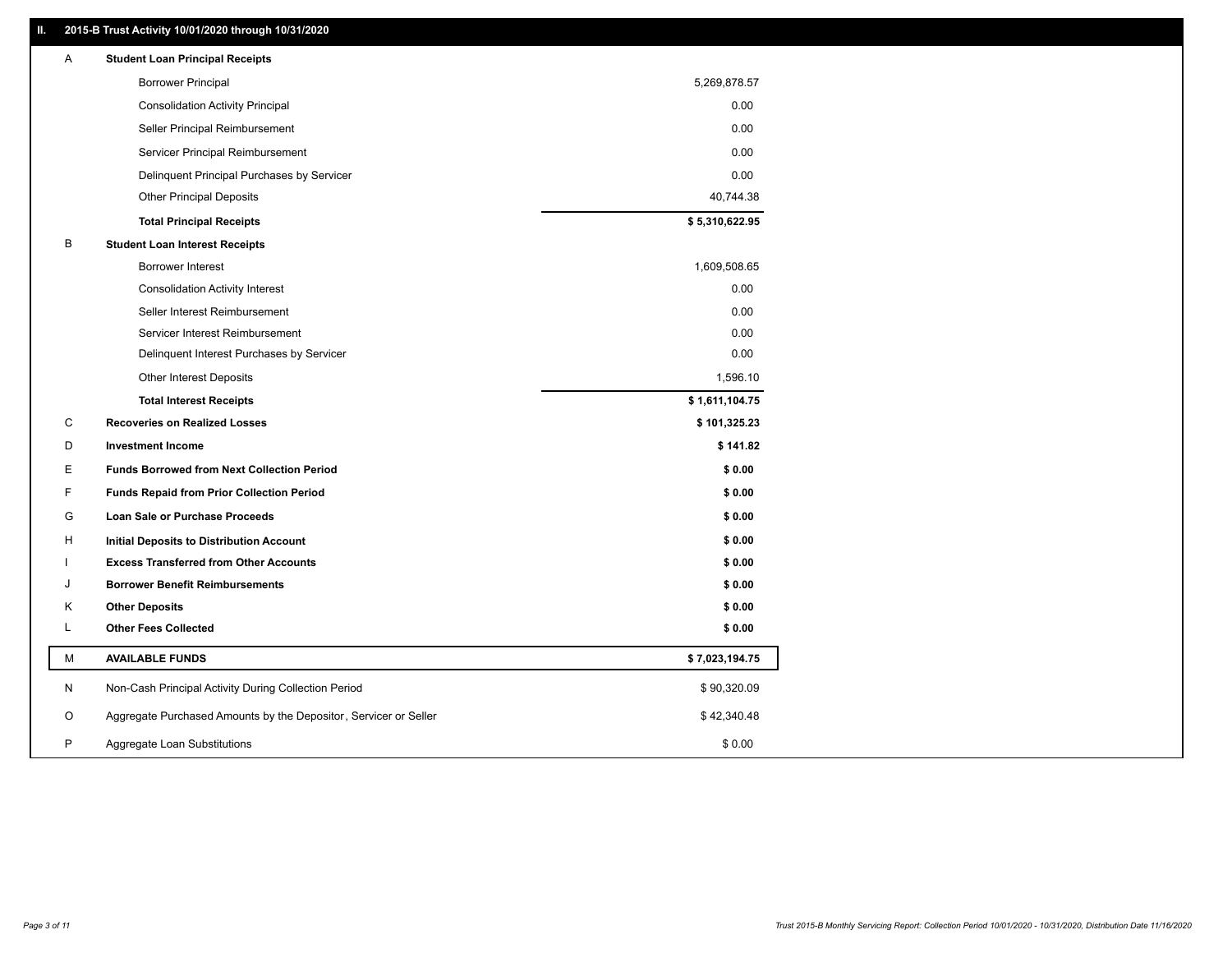|                   |                       |                          |         |                                                           | <b>Loans by Repayment Status</b> |                            |                          |         |                                                                  |                |                            |
|-------------------|-----------------------|--------------------------|---------|-----------------------------------------------------------|----------------------------------|----------------------------|--------------------------|---------|------------------------------------------------------------------|----------------|----------------------------|
|                   |                       |                          |         | 10/31/2020                                                |                                  |                            |                          |         | 09/30/2020                                                       |                |                            |
|                   |                       | <b>Wtd Avg</b><br>Coupon | # Loans | Principal and<br><b>Interest Accrued</b><br>to Capitalize | % of Principal                   | % of Loans in<br>Repay (1) | <b>Wtd Avg</b><br>Coupon | # Loans | <b>Principal and</b><br><b>Interest Accrued</b><br>to Capitalize | % of Principal | % of Loans in<br>Repay (1) |
| INTERIM:          | IN SCHOOL             | 9.07%                    | 492     | \$8,219,832.09                                            | 2.641%                           | $-$ %                      | 9.08%                    | 492     | \$8,161,211.19                                                   | 2.578%         | $-$ %                      |
|                   | <b>GRACE</b>          | 9.02%                    | 218     | \$4,015,159.38                                            | 1.290%                           | $-$ %                      | 8.97%                    | 236     | \$4,554,131.79                                                   | 1.439%         | $-$ %                      |
|                   | <b>DEFERMENT</b>      | 8.72%                    | 2,032   | \$28,544,120.34                                           | 9.173%                           | $-$ %                      | 8.72%                    | 1,912   | \$27,457,066.05                                                  | 8.673%         | $-$ %                      |
| <b>REPAYMENT:</b> | <b>CURRENT</b>        | 7.56%                    | 23,529  | \$244,944,496.62                                          | 78.712%                          | 90.582%                    | 7.54%                    | 23,937  | \$248,608,990.37                                                 | 78.533%        | 89.947%                    |
|                   | 31-60 DAYS DELINQUENT | 7.75%                    | 447     | \$6,698,262.62                                            | 2.152%                           | 2.477%                     | 8.07%                    | 478     | \$6,544,664.67                                                   | 2.067%         | 2.368%                     |
|                   | 61-90 DAYS DELINQUENT | 7.80%                    | 245     | \$3,950,287.15                                            | 1.269%                           | 1.461%                     | 7.70%                    | 285     | \$4,186,505.31                                                   | 1.322%         | 1.515%                     |
|                   | > 90 DAYS DELINQUENT  | 8.48%                    | 153     | \$2,287,406.84                                            | 0.735%                           | 0.846%                     | 8.91%                    | 143     | \$2,240,388.03                                                   | 0.708%         | 0.811%                     |
|                   | <b>FORBEARANCE</b>    | 7.76%                    | 896     | \$12,532,719.34                                           | 4.027%                           | 4.635%                     | 8.04%                    | 1,028   | \$14,813,775.34                                                  | 4.680%         | 5.360%                     |
| <b>TOTAL</b>      |                       |                          | 28,012  | \$311,192,284.38                                          | 100.00%                          | 100.00%                    |                          | 28,511  | \$316,566,732.75                                                 | 100.00%        | 100.00%                    |

Percentages may not total 100% due to rounding  $\star$ 

1 Loans classified in "Repayment" include any loan for which interim interest only, \$25 fixed payments or full principal and interest payments are due.

|                         |                                                                                                                                                                                |                          |         |                                                           | <b>Loans by Borrower Status</b> |                                |                          |         |                                                                  |                |                                |
|-------------------------|--------------------------------------------------------------------------------------------------------------------------------------------------------------------------------|--------------------------|---------|-----------------------------------------------------------|---------------------------------|--------------------------------|--------------------------|---------|------------------------------------------------------------------|----------------|--------------------------------|
|                         |                                                                                                                                                                                |                          |         | 10/31/2020                                                |                                 |                                |                          |         | 09/30/2020                                                       |                |                                |
|                         |                                                                                                                                                                                | <b>Wtd Avg</b><br>Coupon | # Loans | Principal and<br><b>Interest Accrued</b><br>to Capitalize | % of Principal                  | % of Loans in<br>P&I Repay (2) | <b>Wtd Avg</b><br>Coupon | # Loans | <b>Principal and</b><br><b>Interest Accrued</b><br>to Capitalize | % of Principal | % of Loans in<br>P&I Repay (2) |
| INTERIM:                | IN SCHOOL                                                                                                                                                                      | 8.77%                    | 897     | \$14,349,499.47                                           | 4.611%                          | $-$ %                          | 8.79%                    | 888     | \$14,157,517.27                                                  | 4.472%         | $-$ %                          |
|                         | GRACE                                                                                                                                                                          | 8.89%                    | 396     | \$7,068,698.63                                            | 2.271%                          | $-$ %                          | 8.82%                    | 434     | \$7,835,792.15                                                   | 2.475%         | $-$ %                          |
|                         | <b>DEFERMENT</b>                                                                                                                                                               | 8.38%                    | 3,547   | \$46,893,930.37                                           | 15.069%                         | $-$ %                          | 8.39%                    | 3,352   | \$45,335,158.72                                                  | 14.321%        | $-$ %                          |
| P&I REPAYMENT:          | <b>CURRENT</b>                                                                                                                                                                 | 7.50%                    | 21,458  | \$217,864,957.00                                          | 70.010%                         | 89.701%                        | 7.47%                    | 21,924  | \$221,746,965.45                                                 | 70.047%        | 88.970%                        |
|                         | 31-60 DAYS DELINQUENT                                                                                                                                                          | 7.75%                    | 425     | \$6,303,057.55                                            | 2.025%                          | 2.595%                         | 8.06%                    | 461     | \$6,303,213.61                                                   | 1.991%         | 2.529%                         |
|                         | 61-90 DAYS DELINQUENT                                                                                                                                                          | 7.81%                    | 240     | \$3,892,015.18                                            | 1.251%                          | 1.602%                         | 7.71%                    | 283     | \$4,177,880.57                                                   | 1.320%         | 1.676%                         |
|                         | > 90 DAYS DELINQUENT                                                                                                                                                           | 8.48%                    | 153     | \$2,287,406.84                                            | 0.735%                          | 0.942%                         | 8.90%                    | 141     | \$2,196,429.64                                                   | 0.694%         | 0.881%                         |
|                         | FORBEARANCE                                                                                                                                                                    | 7.76%                    | 896     | \$12,532,719.34                                           | 4.027%                          | 5.160%                         | 8.04%                    | 1,028   | \$14,813,775.34                                                  | 4.680%         | 5.944%                         |
| <b>TOTAL</b><br>$\star$ | Percentages may not total 100% due to rounding<br>2 Loans classified in "P&I Repayment" includes only those loans for which scheduled principal and interest payments are due. |                          | 28,012  | \$311,192,284.38                                          | 100.00%                         | 100.00%                        |                          | 28,511  | \$316,566,732.75                                                 | 100.00%        | 100.00%                        |

WAC reflects WAC3 To conform with company standard reporting these sections now include Princial and Interest Accrued to Capitalize .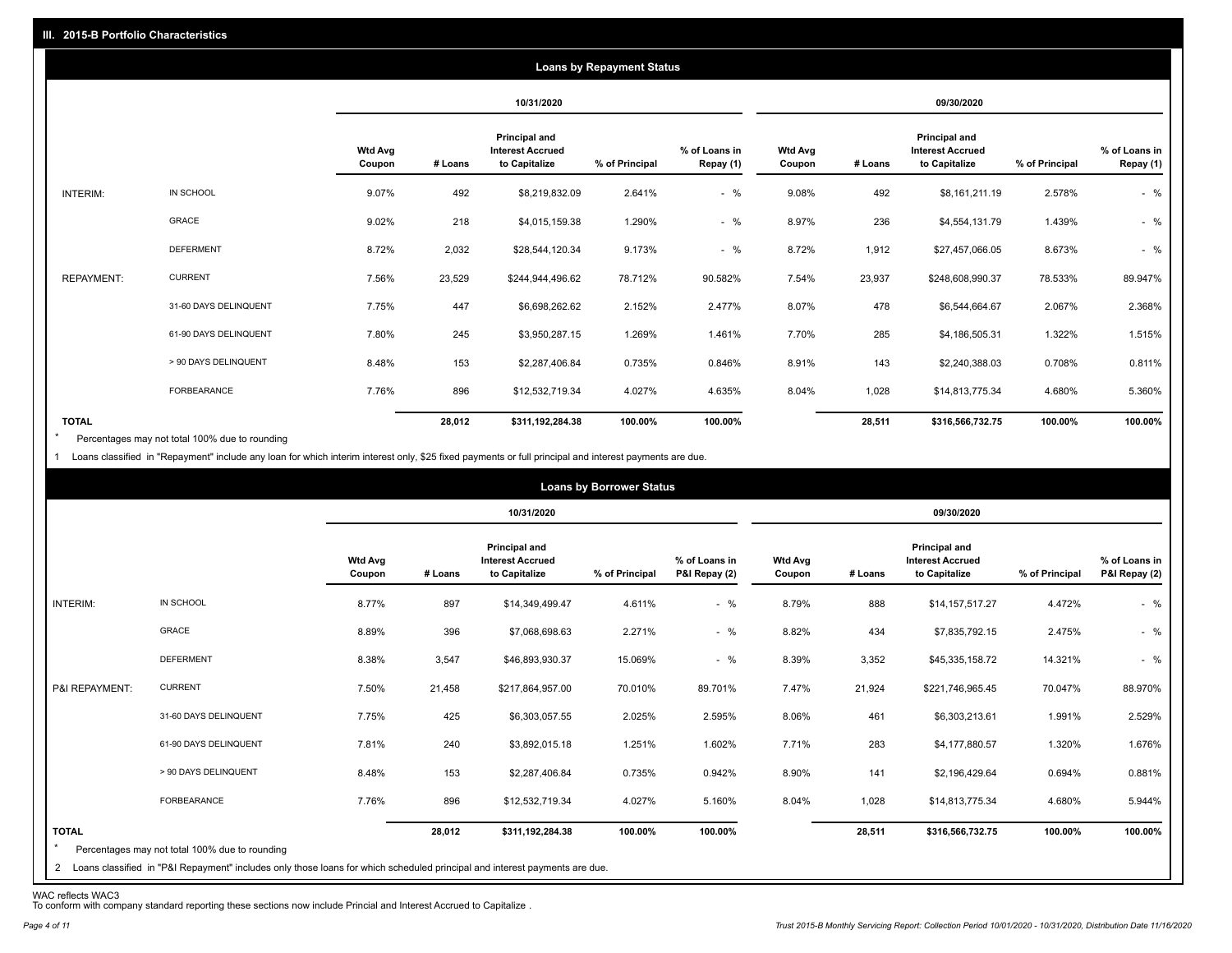|                                                                                                  | 10/31/2020       | 9/30/2020        |
|--------------------------------------------------------------------------------------------------|------------------|------------------|
| Pool Balance                                                                                     | \$311,192,284.38 | \$316,566,732.75 |
| Total # Loans                                                                                    | 28,012           | 28,511           |
| Total # Borrowers                                                                                | 19,486           | 19,826           |
| Weighted Average Coupon                                                                          | 7.83%            | 7.83%            |
| Weighted Average Remaining Term                                                                  | 124.09           | 123.66           |
| Percent of Pool - Cosigned                                                                       | 93.2%            | 93.2%            |
| Percent of Pool - Non Cosigned                                                                   | 6.8%             | 6.8%             |
| Borrower Interest Accrued for Period                                                             | \$1,978,081.44   | \$1,948,054.75   |
| Outstanding Borrower Interest Accrued                                                            | \$13,642,206.06  | \$13,953,774.89  |
| Gross Principal Realized Loss - Periodic *                                                       | \$540,876.88     | \$464,503.56     |
| Gross Principal Realized Loss - Cumulative *                                                     | \$35,408,125.19  | \$34,867,248.31  |
| Recoveries on Realized Losses - Periodic                                                         | \$101,325.23     | \$52,621.73      |
| Recoveries on Realized Losses - Cumulative                                                       | \$5,463,448.47   | \$5,362,123.24   |
| Net Losses - Periodic                                                                            | \$439,551.65     | \$411,881.83     |
| Net Losses - Cumulative                                                                          | \$29,944,676.72  | \$29,505,125.07  |
| Non-Cash Principal Activity - Capitalized Interest                                               | \$633,913.19     | \$432,598.59     |
| Since Issued Total Constant Prepayment Rate (CPR) (1)                                            | 8.79%            | 8.84%            |
| <b>Loan Substitutions</b>                                                                        | \$0.00           | \$0.00           |
| <b>Cumulative Loan Substitutions</b>                                                             | \$0.00           | \$0.00           |
| <b>Unpaid Servicing Fees</b>                                                                     | \$0.00           | \$0.00           |
| <b>Unpaid Administration Fees</b>                                                                | \$0.00           | \$0.00           |
| <b>Unpaid Carryover Servicing Fees</b>                                                           | \$0.00           | \$0.00           |
| Note Interest Shortfall                                                                          | \$0.00           | \$0.00           |
| Loans in Modification                                                                            | \$35,533,433.98  | \$35,522,859.66  |
| % of Loans in Modification as a % of Loans in Repayment (P&I)                                    | 15.43%           | 15.15%           |
|                                                                                                  |                  |                  |
| % Annualized Gross Principal Realized Loss - Periodic as a %<br>of Loans in Repayment (P&I) * 12 | 2.82%            | 2.38%            |
| % Gross Principal Realized Loss - Cumulative as a % of<br>Original Pool Balance                  |                  |                  |
|                                                                                                  | 4.76%            | 4.69%            |

\* In accordance with the Servicer's current policies and procedures, after September 1, 2017 loans subject to bankruptcy claims generally will not be reported as a charged- off unless and until they are delinquent for 120

(1) Since Issued Total CPR calculations found in monthly servicing reports issued on or prior to September 15, 2015 originally included loans that were removed from the pool by the sponsor because they became ineligible fo between the cut-off date and settlement date. On October 5, 2015, Since Issued Total CPR calculations were revised to exclude these loans and all prior monthly servicing reports were restated. For additional information, s Issued CPR Methodology' found on page 11 of this report.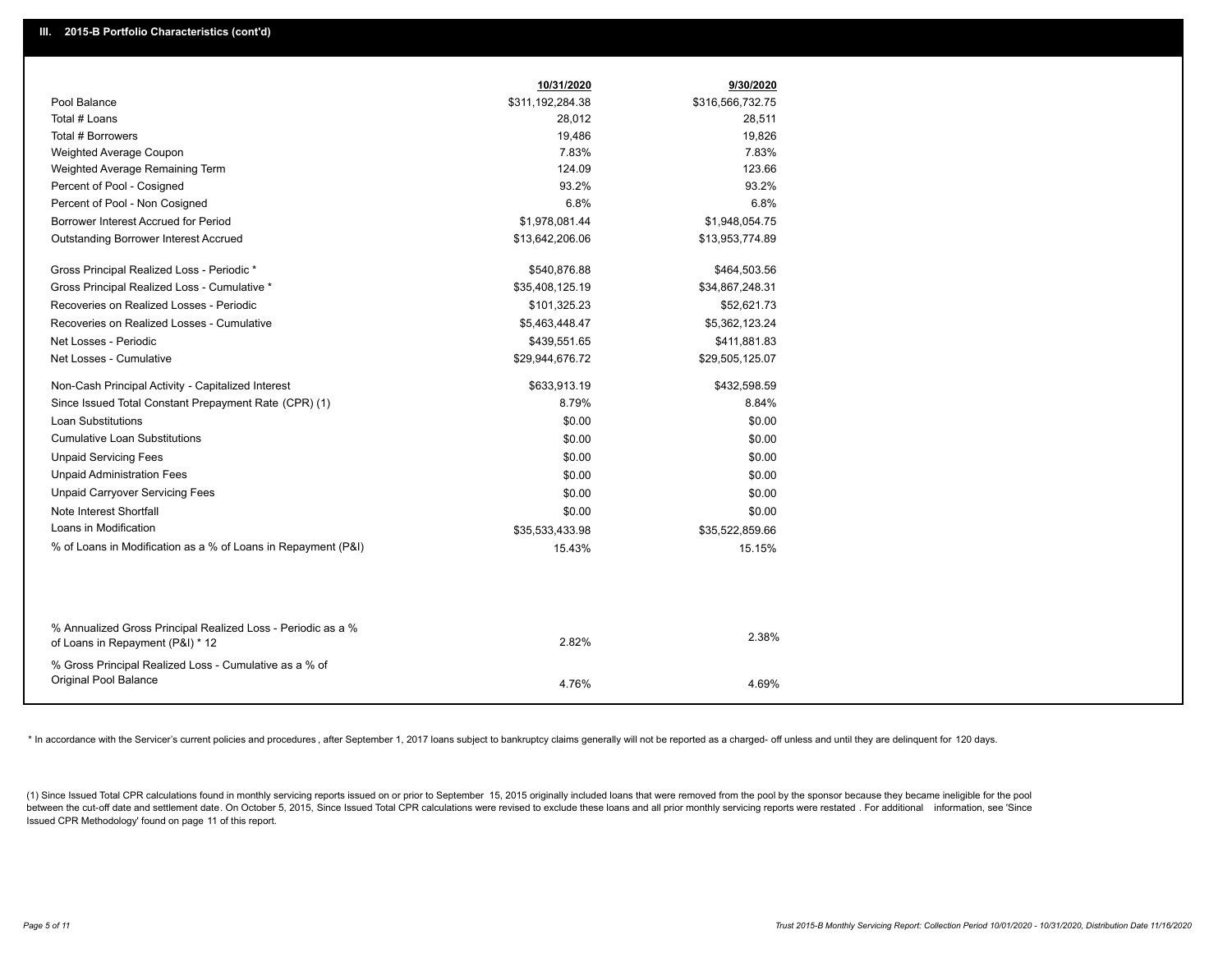#### **Loan Program**  A

|                                    | Weighted<br><b>Average Coupon</b> | # LOANS | <b>S AMOUNT</b>  | $%$ *     |
|------------------------------------|-----------------------------------|---------|------------------|-----------|
| - Smart Option Interest-Only Loans | 6.71%                             | 5,239   | \$38,782,866.70  | 12.463%   |
| - Smart Option Fixed Pay Loans     | 7.65%                             | 7,525   | \$97,337,885.11  | 31.279%   |
| - Smart Option Deferred Loans      | 8.04%                             | 15.248  | \$175,071,532.57 | 56.258%   |
| - Other Loan Programs              | $0.00\%$                          | 0       | \$0.00           | $0.000\%$ |
| <b>Total</b>                       | 7.75%                             | 28,012  | \$311,192,284.38 | 100.000%  |

\* Percentages may not total 100% due to rounding

B

C

**Index Type**

|                       | Weighted<br><b>Average Coupon</b> | # LOANS | <b>\$ AMOUNT</b> | % *       |
|-----------------------|-----------------------------------|---------|------------------|-----------|
| - Fixed Rate Loans    | 7.42%                             | 6,359   | \$88,796,069.40  | 28.534%   |
| - LIBOR Indexed Loans | 7.88%                             | 21,653  | \$222,396,214.98 | 71.466%   |
| - Other Index Rates   | $0.00\%$                          | 0       | \$0.00           | $0.000\%$ |
| <b>Total</b>          | 7.75%                             | 28,012  | \$311,192,284.38 | 100.000%  |

\* Percentages may not total 100% due to rounding

### **Weighted Average Recent FICO**

|          |                  | $\frac{9}{6}$ * |
|----------|------------------|-----------------|
| 2,292    | \$27,538,934.15  | 8.849%          |
| 1,965    | \$22,356,998.03  | 7.184%          |
| 3,014    | \$35,049,572.50  | 11.263%         |
| 5,625    | \$65,439,765.18  | 21.029%         |
| 15,116   | \$160,807,014.52 | 51.674%         |
| $\Omega$ | \$0.00           | 0.000%          |
| 28,012   | \$311,192,284.38 | 100.000%        |
|          |                  |                 |
|          |                  |                 |

WAC reflects WAC3 To conform with company standard reporting these sections now include Princial and Interest Accrued to Capitalize .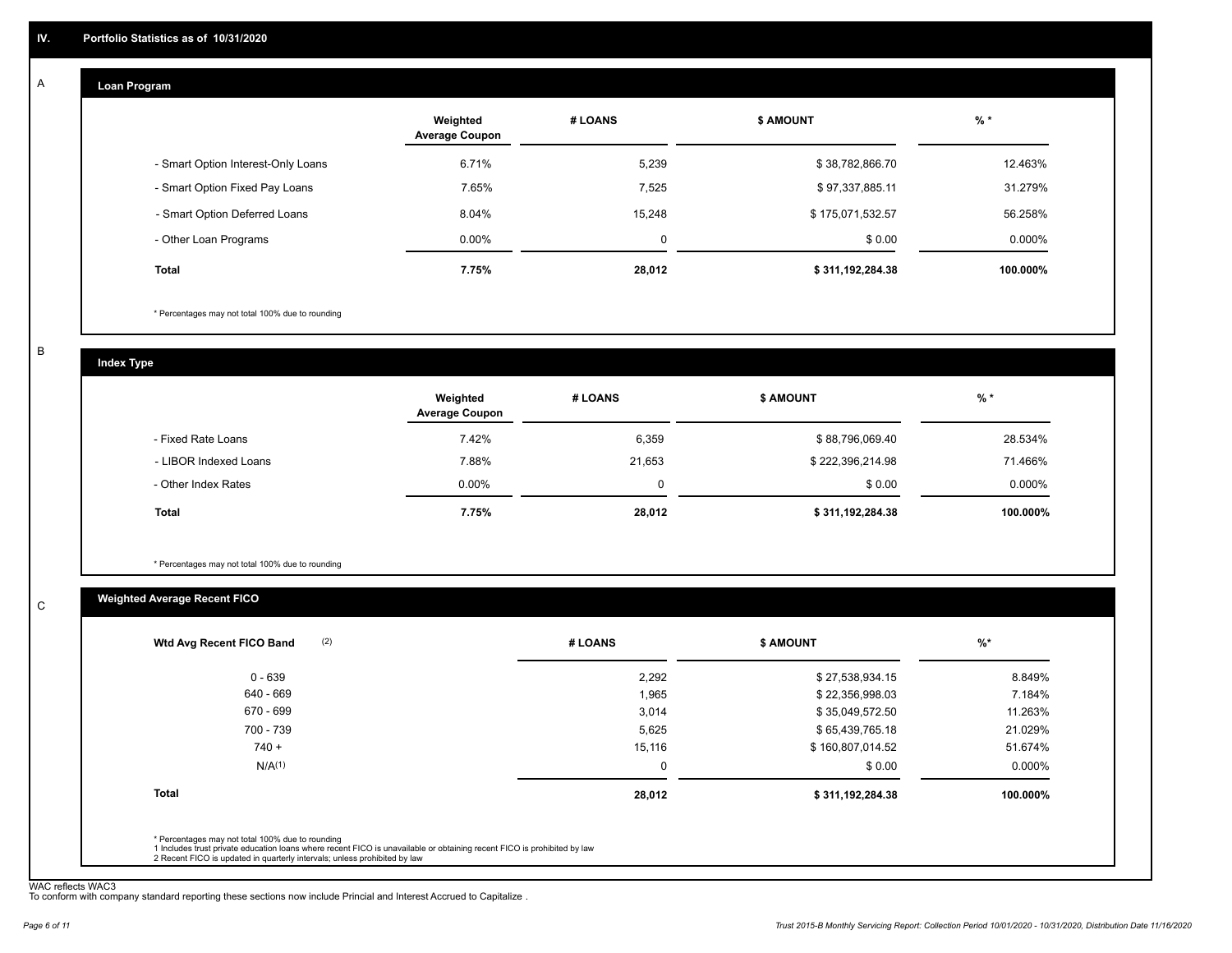| V. |      | 2015-B Reserve Account and Principal Distribution Calculations                             |                  |  |
|----|------|--------------------------------------------------------------------------------------------|------------------|--|
| А. |      | <b>Reserve Account</b>                                                                     |                  |  |
|    |      | Specified Reserve Account Balance                                                          | \$1,896,081.00   |  |
|    |      | Actual Reserve Account Balance                                                             | \$1,896,081.00   |  |
| В. |      | <b>Principal Distribution Amount</b>                                                       |                  |  |
|    | i.   | Class A Notes Outstanding                                                                  | \$151,596,712.92 |  |
|    | ii.  | Pool Balance                                                                               | \$311,192,284.38 |  |
|    | iii. | First Priority Principal Distribution Amount (i - ii)                                      | \$0.00           |  |
|    |      |                                                                                            |                  |  |
|    | iv.  | Class A and B Notes Outstanding                                                            | \$221,596,712.92 |  |
|    | v.   | First Priority Principal Distribution Amount                                               | \$0.00           |  |
|    | vi.  | Pool Balance                                                                               | \$311,192,284.38 |  |
|    |      | Specified Overcollateralization Amount<br>vii.                                             | \$93,357,685.31  |  |
|    |      | Available Funds (after payment of waterfall items A through H)<br>viii.                    | \$6,133,198.22   |  |
|    | ix.  | <b>Class C Notes Outstanding</b>                                                           | \$50,000,000.00  |  |
|    | x.   | Regular Principal Distribution Amount (if (iv > 0, (iv - v) - (vi - vii), min(viii, ix))   | \$3,762,113.85   |  |
|    |      | Pool Balance                                                                               | \$311,192,284.38 |  |
|    | xi.  |                                                                                            |                  |  |
|    | xii. | 10% of Initial Pool Balance                                                                | \$74,339,449.62  |  |
|    |      | First Priority Principal Distribution Amount<br>xiii.                                      | \$0.00           |  |
|    |      | Regular Principal Distribution Amount<br>XIV.                                              | \$3,762,113.85   |  |
|    |      | Available Funds (after payment of waterfall items A through J)<br>XV.                      | \$2,371,084.37   |  |
|    |      | xvi. Additional Principal Distribution Amount (if(ix $\lt$ = x, min(xv, xi - xiii - xiv))) | \$0.00           |  |
|    |      |                                                                                            |                  |  |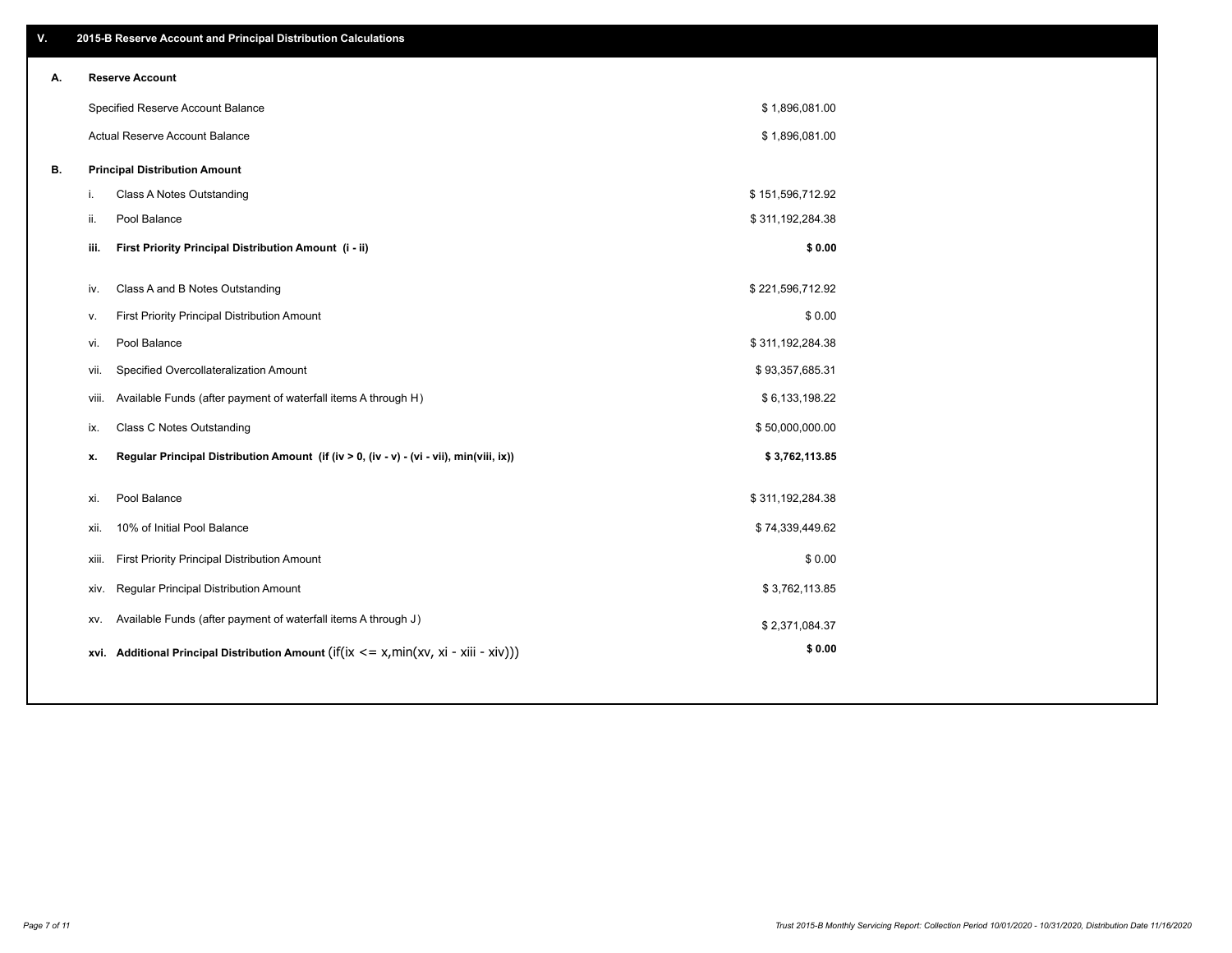|    |                                                         | Paid           | <b>Funds Balance</b> |
|----|---------------------------------------------------------|----------------|----------------------|
|    |                                                         |                |                      |
|    | <b>Total Available Funds</b>                            |                | \$7,023,194.75       |
| A  | <b>Trustee Fees</b>                                     | \$0.00         | \$7,023,194.75       |
| В  | <b>Servicing Fees</b>                                   | \$204,630.28   | \$6,818,564.47       |
| C  | i. Administration Fees                                  | \$8,333.00     | \$6,810,231.47       |
|    | ii. Unreimbursed Administrator Advances plus any Unpaid | \$0.00         | \$6,810,231.47       |
| D  | Class A Noteholders Interest Distribution Amount        | \$285,366.58   | \$6,524,864.89       |
| Е  | <b>First Priority Principal Payment</b>                 | \$0.00         | \$6,524,864.89       |
| F. | Class B Noteholders Interest Distribution Amount        | \$204,166.67   | \$6,320,698.22       |
| G  | Class C Noteholders Interest Distribution Amount        | \$187,500.00   | \$6,133,198.22       |
| Н  | <b>Reinstatement Reserve Account</b>                    | \$0.00         | \$6,133,198.22       |
|    | Regular Principal Distribution                          | \$3,762,113.85 | \$2,371,084.37       |
| J  | <b>Carryover Servicing Fees</b>                         | \$0.00         | \$2,371,084.37       |
| Κ  | Additional Principal Distribution Amount                | \$0.00         | \$2,371,084.37       |
| L. | Unpaid Expenses of Trustee                              | \$0.00         | \$2,371,084.37       |
| M  | Unpaid Expenses of Administrator                        | \$0.00         | \$2,371,084.37       |
| N  | Remaining Funds to the Residual Certificateholders      | \$2,371,084.37 | \$0.00               |

#### **Waterfall Conditions**

| А. | <b>Class C Noteholders' Interest Distribution Condition</b>                                                                                                                                     |                                                                                  |                  |  |  |  |  |  |  |
|----|-------------------------------------------------------------------------------------------------------------------------------------------------------------------------------------------------|----------------------------------------------------------------------------------|------------------|--|--|--|--|--|--|
|    |                                                                                                                                                                                                 | Pool Balance                                                                     | \$311,192,284.38 |  |  |  |  |  |  |
|    | Ш.                                                                                                                                                                                              | Class A and B Notes Outstanding                                                  | \$221,596,712.92 |  |  |  |  |  |  |
|    | iii.                                                                                                                                                                                            | Class C Noteholders' Interest Distribution Ratio (i / ii)                        | 140.43%          |  |  |  |  |  |  |
|    | İV.                                                                                                                                                                                             | Minimum Ratio                                                                    | 110.00%          |  |  |  |  |  |  |
|    | v.                                                                                                                                                                                              | Is the Class C Noteholders' Interest Distribution Condition Satisfied (iii > iv) | $\checkmark$     |  |  |  |  |  |  |
|    |                                                                                                                                                                                                 |                                                                                  |                  |  |  |  |  |  |  |
|    | * If the Class C Noteholders' Interest Distribution Condition is satisfied then the amount of interest accrued at the Class C Rate for the Accrual Period is Released on the distribution Date. |                                                                                  |                  |  |  |  |  |  |  |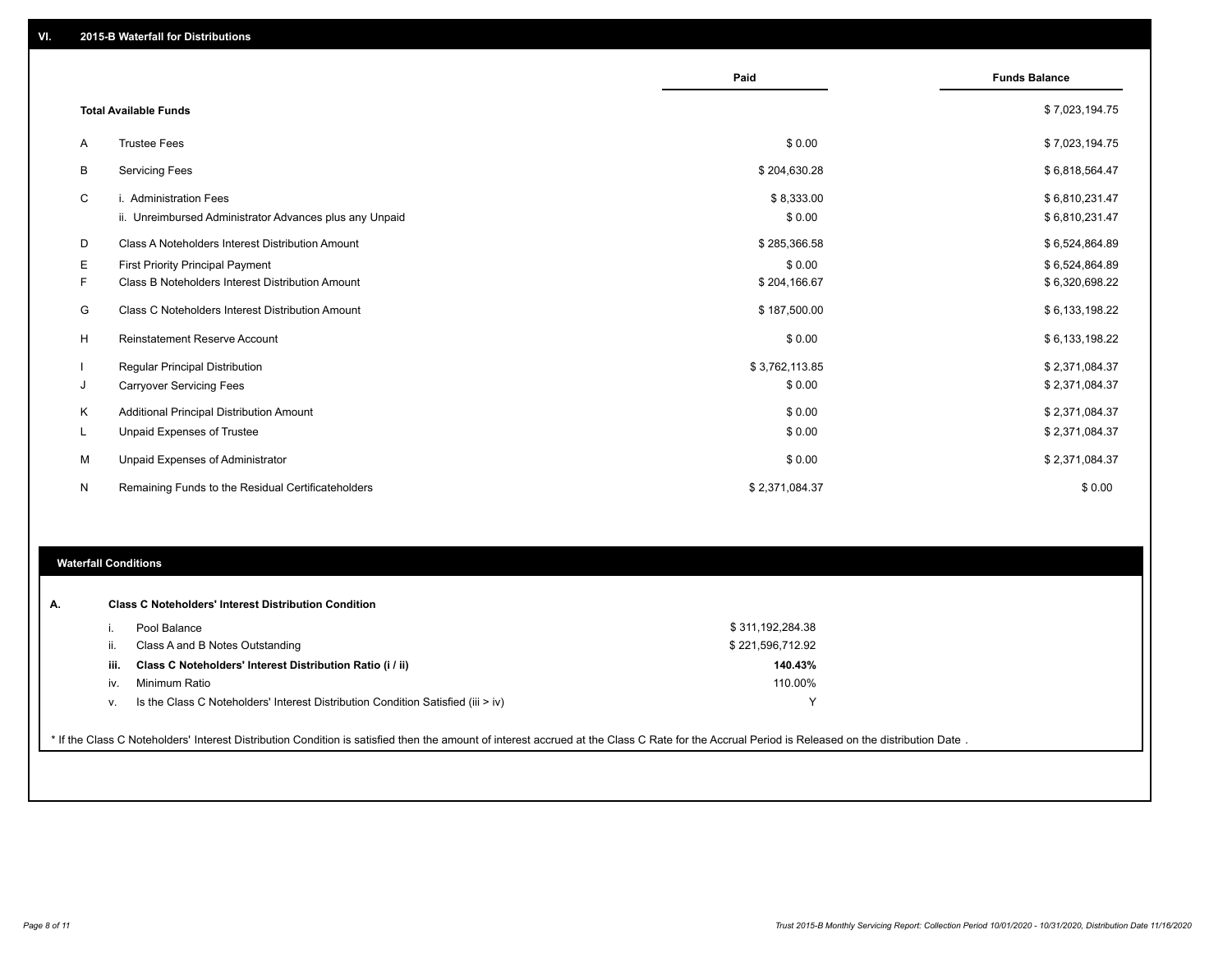| <b>Distribution Amounts</b>                                |                         |                         |                         |
|------------------------------------------------------------|-------------------------|-------------------------|-------------------------|
|                                                            | A <sub>2</sub> A        | A <sub>2</sub> B        | A3                      |
| Cusip/Isin                                                 | 78448QAB4               | 78448QAC2               | 78448QAD0               |
| <b>Beginning Balance</b>                                   | \$52,150,953.49         | \$24,445,759.43         | \$75,000,000.00         |
| Index                                                      | <b>FIXED</b>            | <b>LIBOR</b>            | <b>LIBOR</b>            |
| Spread/Fixed Rate                                          | 2.98%                   | 1.20%                   | 1.75%                   |
| Record Date (Days Prior to Distribution)                   | 1 NEW YORK BUSINESS DAY | 1 NEW YORK BUSINESS DAY | 1 NEW YORK BUSINESS DAY |
| <b>Accrual Period Begin</b>                                | 10/15/2020              | 10/15/2020              | 10/15/2020              |
| <b>Accrual Period End</b>                                  | 11/15/2020              | 11/16/2020              | 11/16/2020              |
| Daycount Fraction                                          | 0.08333333              | 0.08888889              | 0.08888889              |
| Interest Rate*                                             | 2.98000%                | 1.34838%                | 1.89838%                |
| <b>Accrued Interest Factor</b>                             | 0.002483333             | 0.001198560             | 0.001687449             |
| <b>Current Interest Due</b>                                | \$129,508.20            | \$29,299.71             | \$126,558.67            |
| Interest Shortfall from Prior Period Plus Accrued Interest | $\mathcal{S}$ -         | $\frac{1}{2}$           | $\mathcal{S}$ -         |
| <b>Total Interest Due</b>                                  | \$129,508.20            | \$29,299.71             | \$126,558.67            |
| <b>Interest Paid</b>                                       | \$129,508.20            | \$29,299.71             | \$126,558.67            |
| <b>Interest Shortfall</b>                                  | $\mathsf{\$}$ -         | \$ -                    | $$ -$                   |
| <b>Principal Paid</b>                                      | \$2,561,439.22          | \$1,200,674.63          | $$ -$                   |
| <b>Ending Principal Balance</b>                            | \$49,589,514.27         | \$23,245,084.80         | \$75,000,000.00         |
| Paydown Factor                                             | 0.013340829             | 0.013340829             | 0.000000000             |
| <b>Ending Balance Factor</b>                               | 0.258278720             | 0.258278720             | 1.000000000             |

\* Pay rates for Current Distribution. For the interest rates applicable to the next distribution date, please see https://www.salliemae.com/about/investors/data/SMBabrate.txt.

**VII. 2015-B Distributions**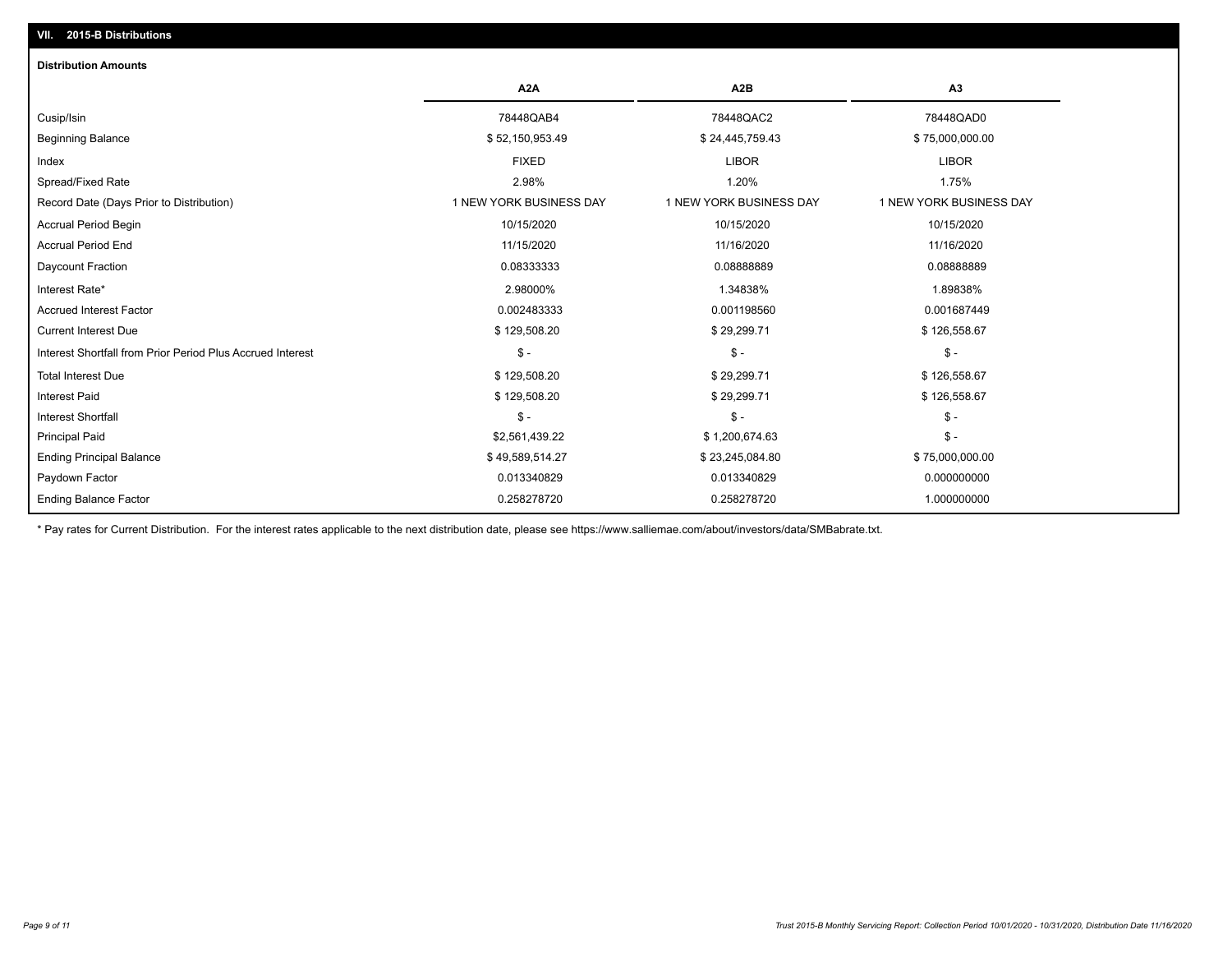| VII. 2015-B Distributions                                  |                         |                         |
|------------------------------------------------------------|-------------------------|-------------------------|
| <b>Distribution Amounts</b>                                |                         |                         |
|                                                            | в                       | C                       |
| Cusip/Isin                                                 | 78448QAE8               | 78448QAF5               |
| <b>Beginning Balance</b>                                   | \$70,000,000.00         | \$50,000,000.00         |
| Index                                                      | <b>FIXED</b>            | <b>FIXED</b>            |
| Spread/Fixed Rate                                          | 3.50%                   | 4.50%                   |
| Record Date (Days Prior to Distribution)                   | 1 NEW YORK BUSINESS DAY | 1 NEW YORK BUSINESS DAY |
| <b>Accrual Period Begin</b>                                | 10/15/2020              | 10/15/2020              |
| <b>Accrual Period End</b>                                  | 11/15/2020              | 11/15/2020              |
| Daycount Fraction                                          | 0.08333333              | 0.08333333              |
| Interest Rate*                                             | 3.50000%                | 4.50000%                |
| <b>Accrued Interest Factor</b>                             | 0.002916667             | 0.003750000             |
| <b>Current Interest Due</b>                                | \$204,166.67            | \$187,500.00            |
| Interest Shortfall from Prior Period Plus Accrued Interest | $\mathsf{\$}$ -         | $\mathsf{\$}$ -         |
| <b>Total Interest Due</b>                                  | \$204,166.67            | \$187,500.00            |
| <b>Interest Paid</b>                                       | \$204,166.67            | \$187,500.00            |
| Interest Shortfall                                         | $\mathcal{S}$ -         | $\frac{1}{2}$           |
| <b>Principal Paid</b>                                      | $\mathsf{\$}$ -         | $\mathsf{\$}$ -         |
| <b>Ending Principal Balance</b>                            | \$70,000,000.00         | \$50,000,000.00         |
| Paydown Factor                                             | 0.000000000             | 0.000000000             |
| <b>Ending Balance Factor</b>                               | 1.000000000             | 1.000000000             |

\* Pay rates for Current Distribution. For the interest rates applicable to the next distribution date, please see https://www.salliemae.com/about/investors/data/SMBabrate.txt.